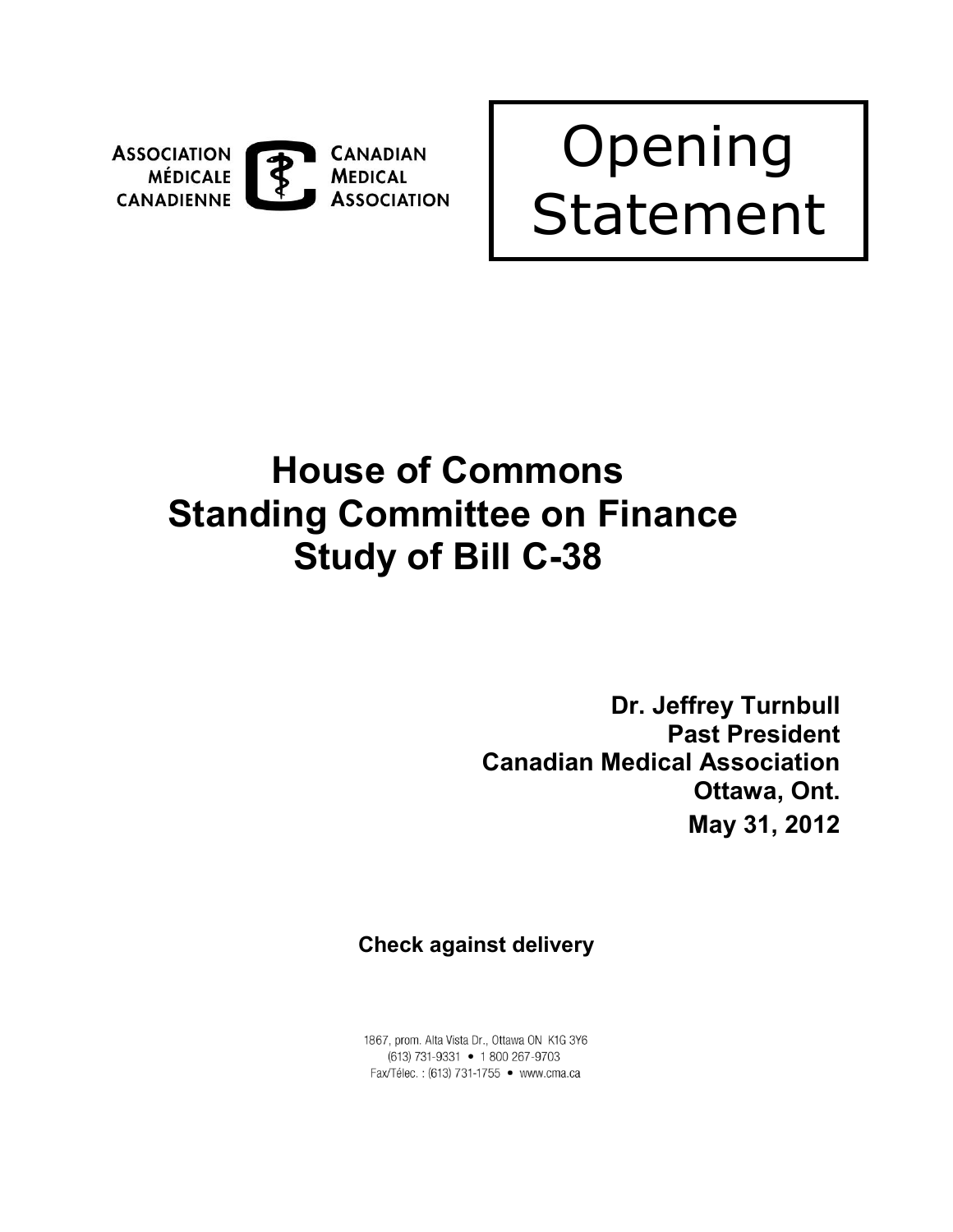Thank you for this opportunity to appear before this committee on behalf of the CMA and its 76,000 members. Canadians believe that transforming our health care system to meet the needs of  $21<sup>st</sup>$  century Canada must be among the highest priorities for all levels of government, including the federal government.

 I would like to begin by commenting on the health transfer framework announced by the Minister of Finance in December. This announcement provided some predictability for the years ahead.

 However, with the federal government reducing its involvement in several areas affecting health or health care, added costs will end up in the laps of the provinces and territories.

 So while this budget may enhance the federal government's fiscal prospects, it will do so to the detriment of the provinces and territories.

 But there's more to this debate than funding. We believe that Canadians would be that the system provides care of comparable access and quality to Canadians across better served if federal health care transfers came with specific guidelines ensuring the country, regardless of their circumstances.

 We are encouraged that the Minister of Health has indicated she wants to collaborate with the provinces and territories on developing accountability measures to ensure value for money and better patient care. We look forward to the minister's plan for accountability.

 This budget is notable for other missed opportunities. For many years, groups across the political spectrum have called for a pharmaceutical strategy to reduce national disparities. In fact, such a strategy was committed to by governments under the 2004 Health Accord.

 Minister Kenney referred to this issue indirectly when he said the recent cancellation of supplemental health benefits for refugee claimants is justified because refugees should not have access to drug coverage that Canadians do not have.

plan that ensures all Canadians have a basic level of drug coverage. Rather than cutting off those desperately vulnerable people, Canada's physicians urge the federal government to work with the provinces and territories to develop a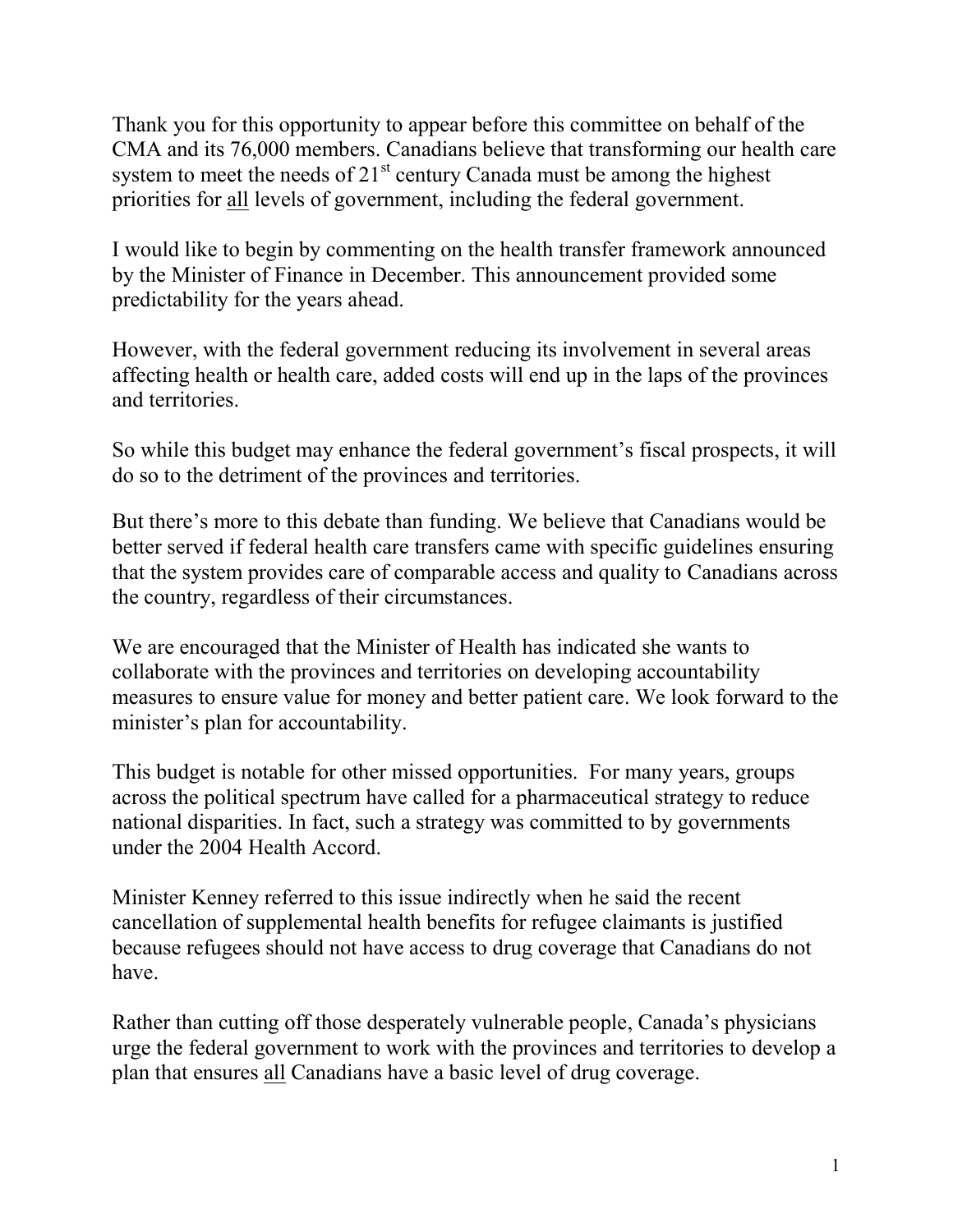Indeed, we now appear to be in a race to the bottom in the way we treat vulnerable groups – by, for example, deferring Old Age Security for two years; and changing service delivery to veterans, mental health programs for our military and the Employment Insurance program.

 opportunity for debate and little evidence provided. We note, as well, the lack of Successful policy requires buy-in, which is best achieved when those interested are able to participate in the policy-making process. Significant policy changes have been announced since the budget, with little open consultation with Canadians on matters of great import to their lives.

 This brings me to a wider concern shared by our members – that policy-makers are income and housing that have a major impact on health outcomes. We remind the government that every action that has a negative effect on health will lead to more not paying adequate attention to the social determinants of health, factors such as costs to society down the road.

 The federal government is the key to change that benefits all Canadians. While there are costs and jurisdictions to consider, the CMA believes the best way to address this is to make the impact on health a key consideration in every policy decision that's made. The federal government has used this approach in the past, in considering rural Canadians, for example.

 We therefore call for a new requirement for a health impact assessment to be on evidence, all cabinet decisions take into account possible impacts on health and carried out prior to any decision made by cabinet. This would require that, based health care, and whether they contribute to our country's overall health objectives. A similar model is in use in New Zealand and some European countries.

For instance, what health impact will cuts in funding to the tobacco strategy have?

 Such an assessment would in particular have a dramatic impact with regard to poverty. Poverty hinders both human potential and our country's economic growth – and needlessly so as there are many ways to address it effectively.

 The National Council on Welfare – which will disappear as a result of this budget – reported last fall that the amount it would have taken in 2007 for every Canadian consequences of poverty that year added up to almost double that figure. to have an income over the poverty line was \$12.6 billion, whereas the